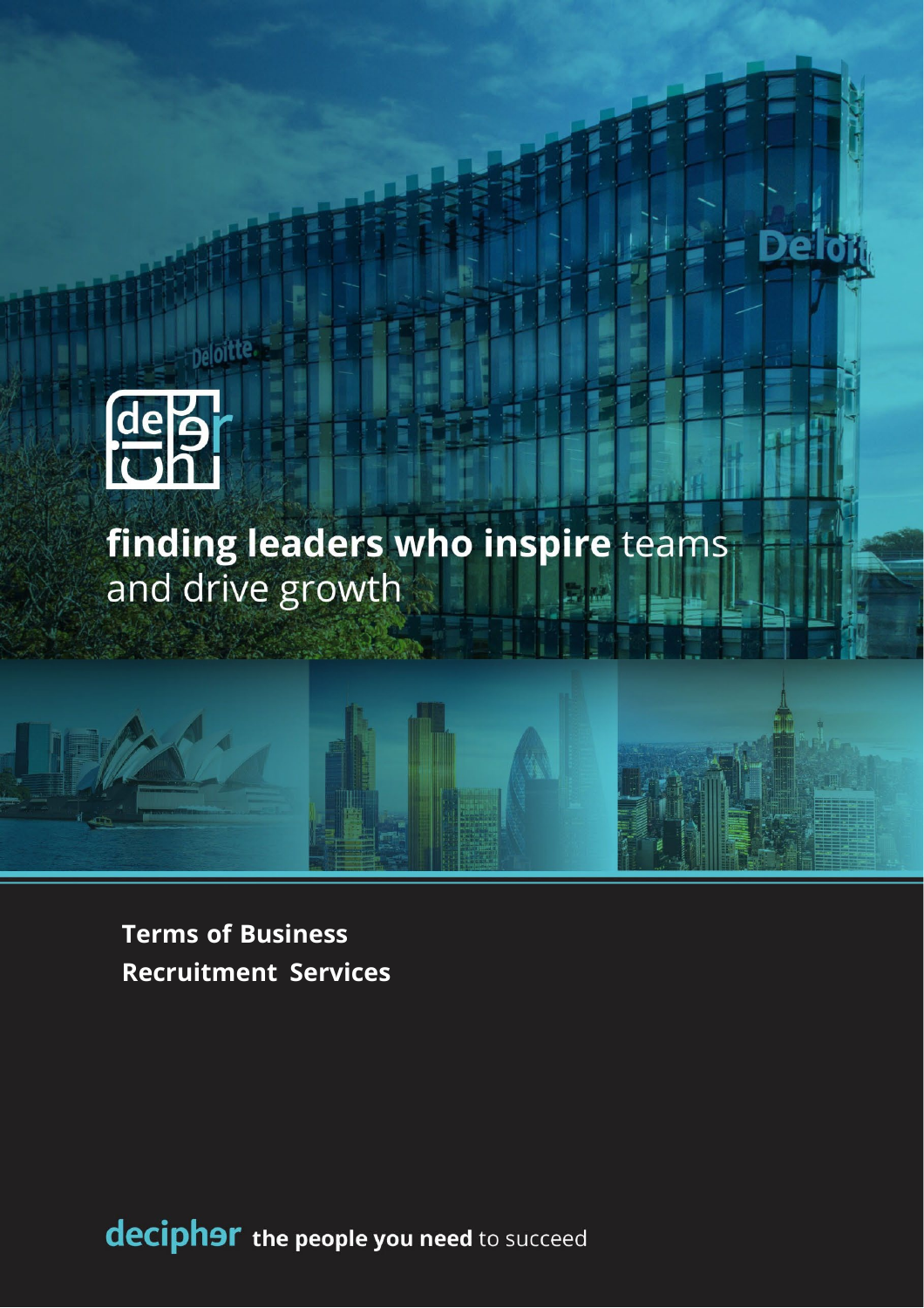These Terms of Business together with any Assignment Proposal or Engagement Letter and Fee for Services form for agreement between Decipher Group Limited and the Client. Where there is any conflict between theTerms of Business and the Assignment Proposal or Engagement Letter, the Assignment Proposal or Engagement Letter will take precedence.

### **Definitions**

"Decipher Group" refers to Decipher Group Limited and any related company of Decipher Group (as that term is defined in the Companies Act 1993).

"Client" refers to the person, organisation or firm to whom Decipher Group is to provide "Recruitment Services".

"Recruitment Services" is the provision of services in the form of recruitment of permanent staff ("Permanent Services"), contracting staff ("Contracting Services") or other consulting services ("Other Services").

"Unbundled Services" is the provision of selected services which as a whole would form Recruitment Services.The same Terms and Conditions of Business apply to any selected service or services which as a whole wouldform Recruitment Services except as expressly provided or amended in writing.

"Candidate" refers to any person located, selected and introduced by Decipher Group to the Client for any Recruitment Services.

### General Provisions

These Terms and Conditions of Business ("Terms of Business") relate to the provision by Decipher Group of Recruitment Services, which for the purpose of these Terms of Business includes Unbundled Services to the Client whether at the premises of Decipher Group, the Client or Client designated premises and apply to everyassignment between Decipher Group and the Client. These Terms of Business may be modified or amended in writing by agreement between the Client and Decipher Group.

Decipher Group will provide Recruitment Services and Unbundled Services on these terms only. Acceptanceof Recruitment Services and Unbundled Services from Decipher Group will be deemed to be acceptable by the Client of these Terms of Business, notwithstanding anything to the contrary in the Client enquiries or on the Client orders except where variations are agreed (and confirmed in writing) prior to the commencement of an assignment.

Except as otherwise provided in these Terms of Business and to the extent permitted by law, Decipher Groupmakes no warranties, express or implied, in respect of the provision Recruitment Services or Unbundled Services or in respect of the Candidate themselves.

The parties also agree that the supply under these terms is for business purposes and accordingly the provisions of the Consumers Guarantee Act 1993 do not apply in respect of the supply of goods and servicesunder these terms.

In addition, Decipher Group shall not be liable to the Client or any other person for any direct or indirect loss,damage, expense or delay suffered or incurred by the Client or any other person arising from or in any way connected with the provision of Recruitment Services, Unbundled Services or the actions or omissions of the Candidate themselves.

Accuracy of Information: Decipher Group will take all care in presenting accurate information to the Client. However, Decipher Group does not accept any liability for the accuracy or completeness of information provided by a Candidate, or any third party.

Subsequent Employment: The Client agrees to pay the standard fee to Decipher Group where any Candidateintroduced to the Client by Decipher Group is:

- 1. subsequently employed or engaged by the client on a permanent, temporary or contract basis, within 12 months of introduction (if not engaged), or termination (at end of engagement) whichever applies,or
- 2. subsequently introduced by the Client to a third party and the Candidate is then employed or engaged by the third party on a permanent, temporary or

contract basis, within 12 months of introduction whether such employment or engagement is at the instance of the Candidate, Client or third party.

Goods and Service Tax: Goods and Service Tax and any other tax or levies will be added to all fees and chargesfor services provided hereunder.

Payment: All Recruitment Services and Unbundled Services fees and charges are payable within 14 days of the invoice date as stated on each invoice. Time of payment is paramount and is the essence of the service provided. Decipher Group reserves the right to charge penalty interest at 12% if payment is not made in accordance with these Terms of Business.

No purported claim or dispute raised by the Client shall be a ground for the Client withholding payment of anymonies due to Decipher Group from the provision of Recruitment Services by Decipher Group to the Client nor shall purported claim or dispute confer on the Client any right to offset any payment due to Decipher Group.

In the event that it is necessary for Decipher Group to seek legal remedies to obtain payment of amounts owed to it by the Client, the Client agrees to reimburse Decipher Group for all its legal expenses when Decipher Group is successful in obtaining judgment against the Client for any or all outstanding amounts.

Unreasonable delay and cessation of process: Upon engagement Decipher Group will provide an estimated project timeline that will outline milestones throughout the process for both parties. Where the Client delays the process for an unreasonable period, the Client remains liable for all fees invoiced or accrued (where an invoice has not been generated butwork has been undertaken), any advertising costs required to attract additional candidates and further recruitment fees where Decipher Group is required to recommence the recruitment process from its initial stages.

*For example:* where the Client determines to revisit the organisational structure and/or role accountabilities during any stage of the assignment, which delays the recruitment process, the Client will be invoiced for that stage of the fee, in proportion to the work completed for that stage.

Where the Client determines to cease the process part way through the recruitment assignment, the client will be liable to pay the invoice for the stage of the process that is currently underway as detailed in the Recruitment Assignment.

*For example:* where the Client determines to cease the process during Stage Two of the assignment the Clientwill be invoiced for that third of the fee and is liable for payment of the invoices for Stage One and Two of theprocess.

Where the Client delays the process for an unreasonable period resulting in the withdrawal of candidates from the process, the Client remains liable for all fees invoiced or accrued (where an invoice has not been generated but work has been undertaken), any advertising costs required to attract additional candidates and further recruitment fees where Decipher Group is required to recommence the recruitment process from its initial stages.

*For example:* where the Client delays interviewing the shortlisted candidates for an unreasonable period resulting in the withdrawal of these candidates; the Client remains liable to pay all invoices generated for the provision of the shortlist of candidates or fees accrued for this work.

Change of role requirements and scope of work: Where during the process the Client makes a change to therequirements of the role being recruited resulting in additional work by Decipher Group to fulfil the Client's requirements, Decipher Groupmay invoice theClientforthe additionalworkoutsideofthe scope of any earlier fees invoiced (which remain payable by the Client) at the rate of \$300.00 per hour plus GST.

Privacy Act Authorisation: The Client hereby authorises any person or company to disclose to Decipher Groupany such personal information as Decipher Group may require in response to the Client's request for credit from Decipher Group.

Any such personal information gained by Decipher Group pursuant to this authorisation shall be held by Decipher Group subject to the provisions of the

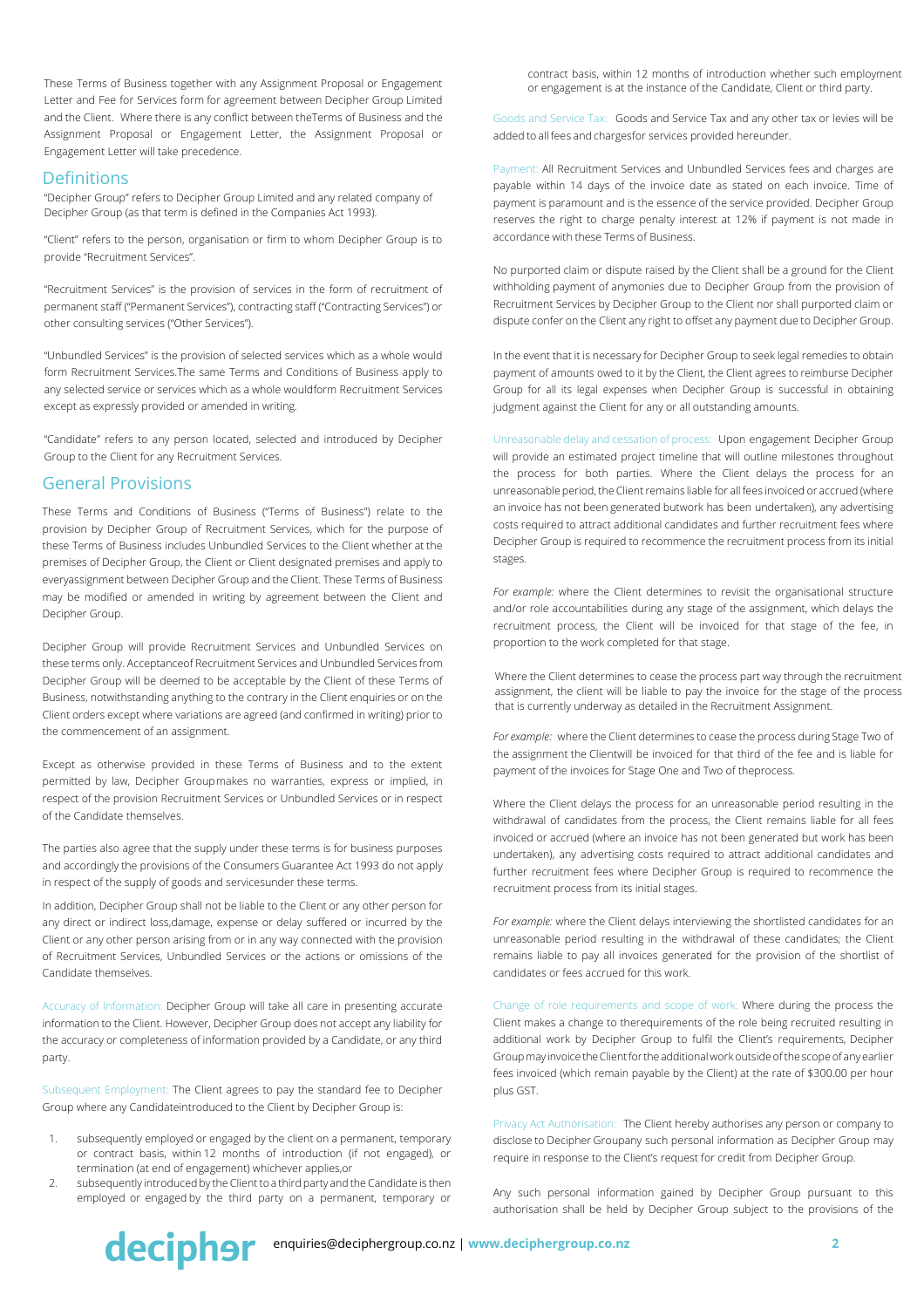#### Privacy Act 1993.

Governing Law/Jurisdiction: The New Zealand courts shall have exclusive jurisdiction in any dispute between the Client and Decipher Group.

Exclusivity: A true business partnership is important to Decipher Group and for us to be able to deliver a quality solution to you, our client. To this end, you acknowledge that you have engaged Decipher Group to exclusivelyundertake this recruitment assignment. Any candidate who approaches you directly in relation to this role oris introduced through another consultancy or third party shall be referred directly to Decipher Group."

Additional Candidates: Should the Client employ any Candidates in addition to the role, as a result of the recruitment process; a fee equivalent to 16% of the remuneration agreed with that Candidate will be payable(plus GST).

#### Permanent Services

If the requirements set out in this clause are met, Decipher Group shall extend a replacement guarantee for Candidates recruited and placed as permanent employees with the Client.

The guarantee means that if the successful Candidate ceases employment with the client within three or six monthsof commencement of such employment, as outlined in the original proposal, and the requirements detailed below are met, Decipher Group will endeavour to find a replacement Candidate for the position without charging additional placement fees.

In circumstances where the fee is paid on acceptance of offer by the Candidate and a Candidate withdraws their acceptance of an offer of employment from the Client prior to commencing such employment, the replacement guarantee may also apply, subject to the terms set out below.

The replacement guarantee only applies if:

- 1. all fees, charges and expenses owing by the Clientin respect ofthe placement of the original Candidatehbeen paid in full in accordance with the payment terms in these Terms of Business and the Clienthas no other amounts outstanding to Decipher Group;
- 2. the original job description and assignment specification does not alter.

The replacement guarantee does not apply:

- 1. if the Candidate's employment ceases for reasons beyond Decipher Group's control such as:
	- a. acceptance by the Candidate of employment with a different employer where no notification of any performance, fit or behavioural issues have been raised with Decipher Group,
	- b. redundancy,
	- c. restructuring of the employer business,
	- d. economic circumstances,
	- e. company closure,
	- substantial change from the original job description.
- 2. if the Candidate is engaged by the Client in a temporary capacity through Decipher Group immediatelyprior to the acceptance of a permanent position; or
- 3. to replacement Candidates.

The replacement guarantee Is not transferable to other placements or recruitment services and the Client is not entitled to any credit or refund for replacement guarantees that the Client does not wish to pursue or which are undertaken by Decipher Group but not completed. Any additional costs and out of pocket expenses such as advertising are not included in this replacement guarantee.

If the remuneration package of the replacement Candidate differs from the original Candidate, the invoiced amount will be adjusted appropriately.

No variation to our guarantee or fee structure is valid unless agreed in writing.

Fee: In consideration of Decipher Group providing Permanent Services, the Client agrees to pay a permanentplacement fee. Subject to the Decipher Group minimum recruitment fee detailed below, permanent placement fees are based on a percentage of the successful Candidate's annual remuneration package as agreed in writing with the Client before the assignment commences.

Decipher Group's fee structure: The fee for the recruitment services of each individual role is 16% of the annual remuneration package.

Annual Remuneration Package: This includes base salary, anticipated commission earnings plus allowances, inducement payments and a minimum of \$15,000 (value in accordance with company policy) when a motor vehicle is provided, as agreed in writing with the Client before the assignment commences.

Minimum Recruitment Fee for Permanent Recruitment Services: Notwithstanding the fee calculations above,the minimum recruitment fee charged by Decipher Group for a full recruitment process assignment will be \$15,000 plusGST.

Where Decipher Group have provided an alternative process such as 'Light-Touch' or 'Attraction and Initial Assessment', the minimum fee will be set out in the proposal document but the payment terms outlined in this document remain the same.

Fixed Term employment or Contract: For the purpose of calculating the fee, these salaries (or hourly rates) will be pro-rated to reflect the actual full-time annual remuneration equivalent for the placed candidate. For contractors with no fixed termination date, there will be a minimum fee payable equivalent to three months of the full-time pro-rated remuneration which will be invoiced once agreement has been accepted by both parties. For contracts in excess of three months, further fees will be invoiced bi-monthly.

Advertising and Other Expenses: The Client agrees to pay all advertising costs as previously agreed by the Client. The Client also agrees to pay any other expenses, as previously advised by Decipher Group and approved by the Client, incurred during the course of an Assignment, including without limitation, psychometric testing, travel, accommodation, communications and other incidental costs. Expenses will be invoiced as they are incurred and payable by the Client within seven days of the invoice date.

## Unbundled Services

Decipher Group provides selected services which as a whole form Recruitment Services. Should the Client wish for Decipher Group to perform one or more ofthese Unbundled Services, the fees will be determined byagreement and will be subject to the scope of the particular service.

These Unbundled Services include, but are not limited to the following:

- 1. Position description: In consultation with the Client, preparing a position description to take into account technical and non-technical competencies.
- 2. Candidate engagement and screening. Partnering with our client on a list of prospective candidates, from the initial candidate engagement through to placement.
- 3. Advertising response management: Preparing advertising, managing advertising responses (includingan initial telephone screen of candidates) and providing CV's of candidates to Client.
- 4. Short list of candidates: Preparing advertising, screening and interviewing candidates, preparing full report on suitable candidates, producing short list to Client.
- 5. Preparing interview questions: In consultation with the Client, preparing targeted interview questionsto enable objective review of shortlisted candidates against competencies (technical and non- technical) at interview.
- 6. Attendance at Client interview with candidates to facilitate the interview process.
- 7. Reference checks: In consultation with client, preparing probing reference checking questions andundertaking reference checks for specified candidates.

# Liability

The Client acknowledges and agrees that except to the extent provided by law, Decipher Group does not make nor give any representations or warranties in relation to the Permanent Services, Unbundled Services or the Candidate.